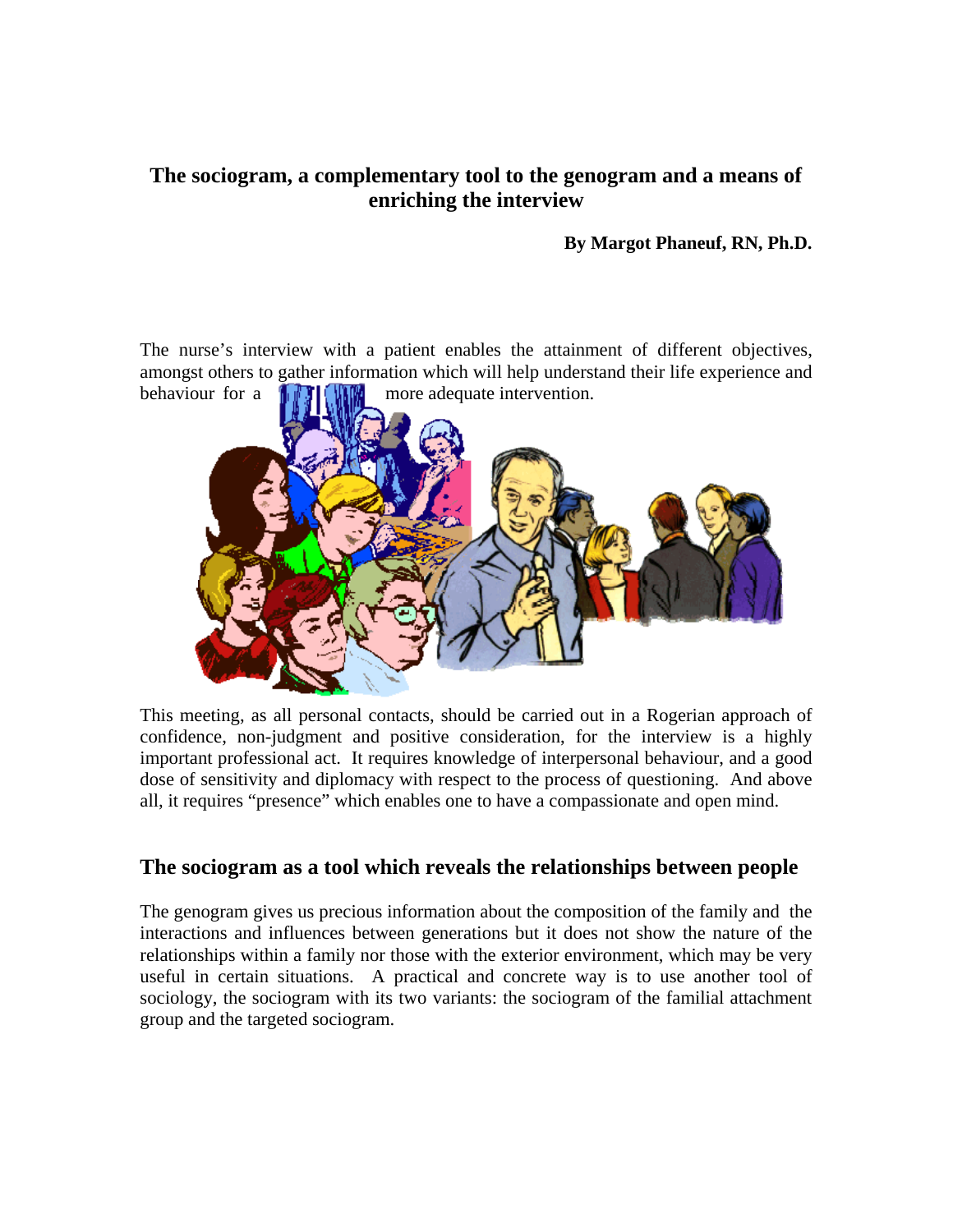## **Definition and diverse applications**

In the context of this article, the sociogram has many facets. It is above all a graphic representation, a social diagram of the relationships which a person has with his family, this is known as the sociogram of the family attachment group. But the sociogram is also intended for the collateral members of the family and the exterior social group.

#### **The sociogram**

**Is a graphic representation which serves to reveal and analyse the relationships of a person with their family or social circle, or to visualise the relationships within the family or of certain members of the family with their external environment such as health and education services, leisure time activities, work, friends or place in the extended family.** 

Both personal and professional relationships are taken into account. They may involve principally the members of the family (grandparents, uncles, aunts, cousins, nieces, nephews, grand children), friends and neighbours, supervisors and work colleagues, school personnel or classmates. But it is also possible to establish more general ties with various institutions such as the workplace, health services, leisure time services, etc. This is what we can see in the first example of the sociogram of the Hubert family. We can also see that according to our needs, this strategy can become more analytical, in which case it takes the form of a "**targeted sociogram".** 

## **The basis of this strategy**

The sociogram was developed a long time ago by Jacob Levi Moreno, a Roumanian psychiatrist, whose writings on sociometry and psychodramas are well known. He presented this tool in 1933 and since then it has served as a means of showing what takes place in a group. On a theoretical level, the use to which this visual concept has been put classes it amongst the strategies used in the study of restricted groups of which the most well known theorist is Kurt Lewin. Since then it is he who has had the greatest influence on its use and interpretation.

# **Objectives**

This sociological approach is used in several ways and in pursuing various objectives. The first is to demonstrate the group dynamic surrounding the individual observed, whether it be their immediate family, or others in their surroundings such as their belonging group, their reference group, their functional group or their affinity group.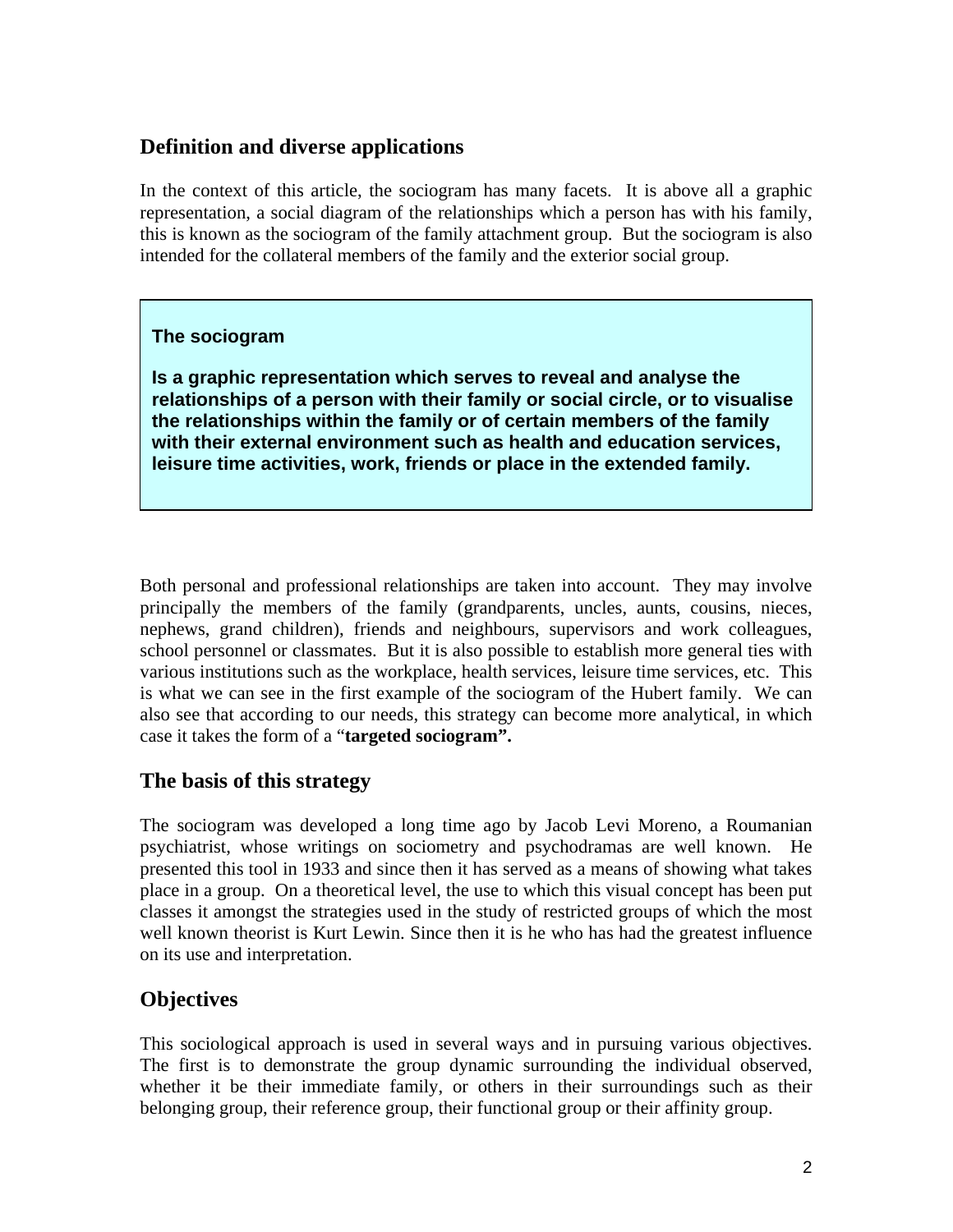A human being is born within a family, with parents who protect him, a family circle and a specific environment. This is known as the **belonging group**, with which, in one way

**Belonging group: This is the human environment in which a person evolves, that is, family, friends and immediate social surroundings.** 

or another, the person maintains a lifelong tie. A human group, whatever its nature, always presents a particular character, with specific values, distinct cultural tastes, a dynamic and an ideology which make it unique. The persons, groups or organisations which serve as role models for the person's moral, religious or political conduct is the **reference group**. The sociogram can target either one or the other of these groups. **The functional group** has as its primary objective a professional function, such as worker, nurse, teacher, student or other; whereas an **affinity group**, is concerned with the persons who associate by choice.

Another objective of the sociogram is to reveal in a concrete and specific manner the type

of relationship which a person has with each family member and with the different groups to which they belong. This enables us to understand the strengths and weaknesses of their support network, which is very important for their care, or if we want to know what the relationship is between a worker and his supervisor or work colleagues.

This strategy also enables us to show the nature of the child's social ties at school and at play, which facilitates the

comprehension of their psychological reactions and is a measure of their capacity to establish relationships. In psychiatry, these objectives are extremely important. By this means one can discern if the subject is isolated, or even rejected or if he has a significant relationship with someone, if he has accepted the rules of the group, or if he is dysfunctional. This sociometric tool consequently enables one to have a clearer image of the person's position and influence in his group and to know where one needs to intervene in order to better their socialization.

#### **Interpretation**

In this graphic representation, as in the genogram, the intensity of the ties is indicated by a code of lines: a dotted line indicates a weak relationship, and as the dots get weaker, the relationship is weaker.

**Reference group: all of the persons, groups or organisations which influence a person's values and behaviour.**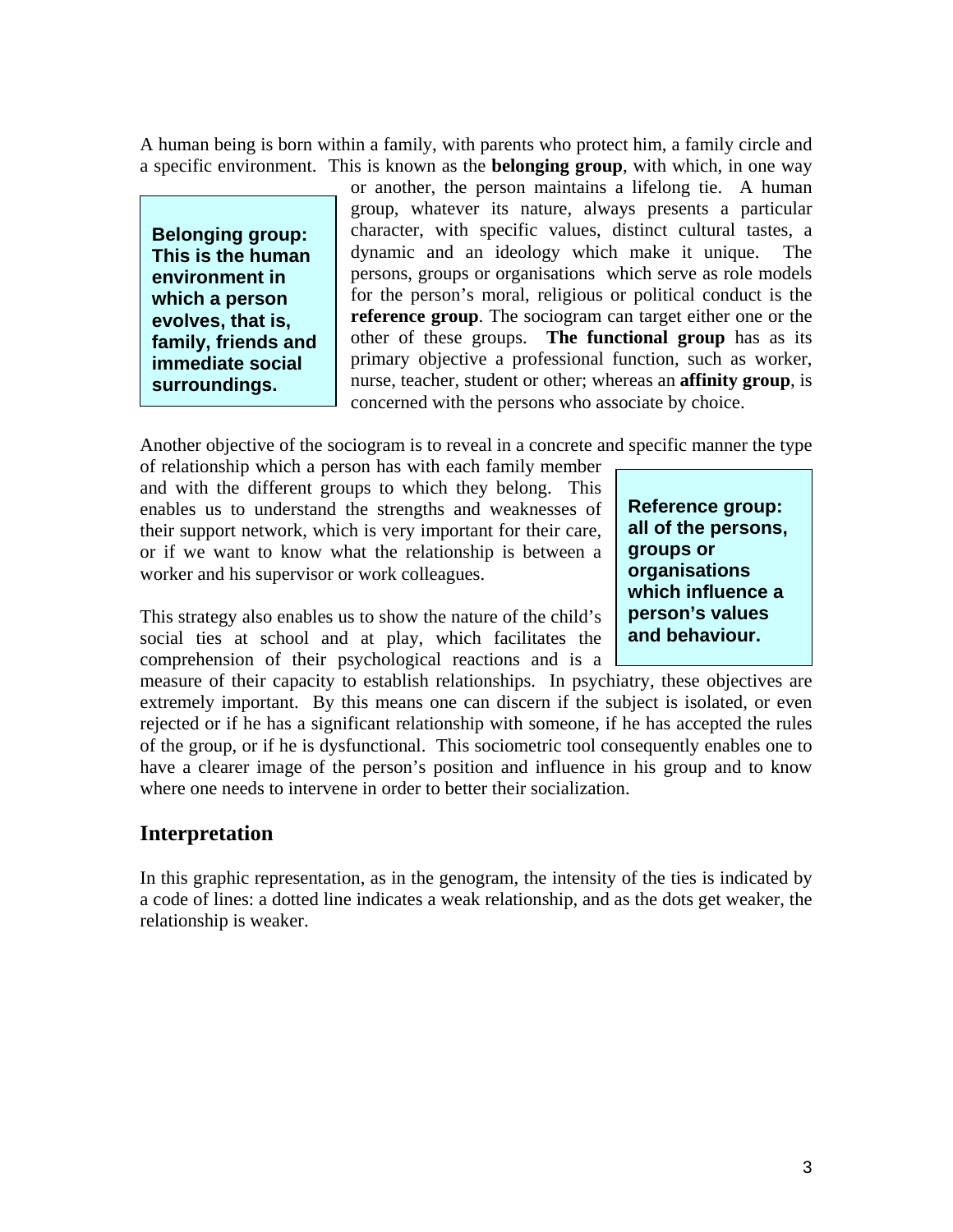

good bond, two lines a closer bond and three lines a relationship which is even more important, but also **conflict**ing**.** A line with a slash represents a difficulty. A broken line or with two slashes signifies a rupture, while a zigzag line reveals a conflict. An arrow indicates unilateral relationship, that a

is, the subject feels an attachment to the indicated person or group but this is not reciprocal, in other words, the indicated person or group reject them. The arrow can also indicate a particular responsibility or inversely, for example, the case of a daughter who takes care of her mother. The subject observed is indicated by a double circle, a c ircle within a square or their name is written in letters of a different colour.

and the diagram of the attachment group, both of which favour the study of the family group. The dimensions depend on what one wants to show, for example, we might want to show the openness of a family system to exterior human relationships i.e. friendships, the enlarged family, leisure time activities or even the relationship of a single person to their work environment, eg. a nurse with her work team or a student with a few of his classmates. This visual tool complements the other two sociological tools: the genogram

## **he first example T**

school, their leisure time activities and their friends. Guy is the problem child who is being observed. The attached example shows the ensemble of the relationships of the Hubert family: Paul, the father, Lucy, the mother, Guy and Denis, their two sons, with their in-laws, the health and educational system, the mother and father's professional activities and their involvement in social organisations. It also shows the children's relationship with their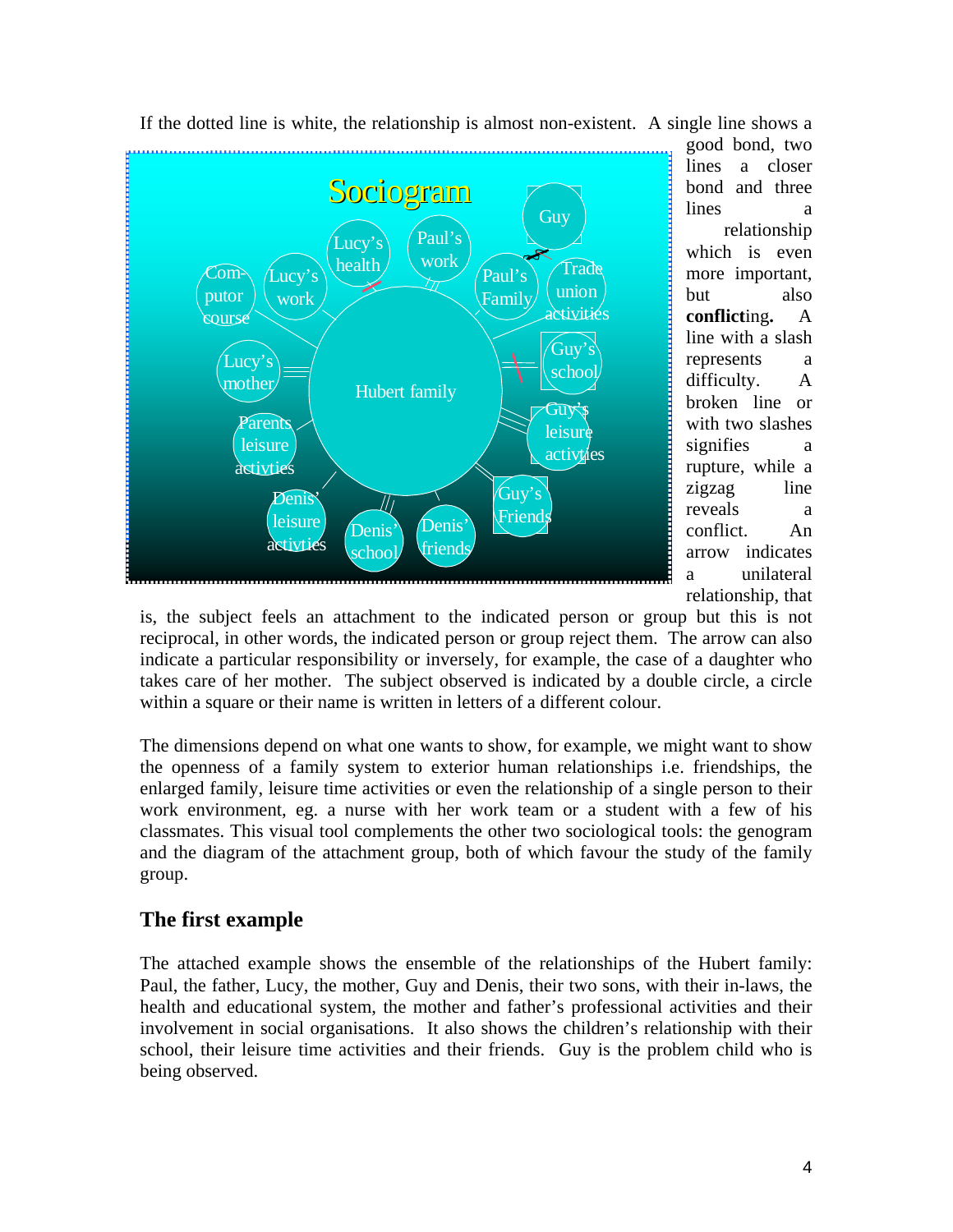One can thus see that Paul is intensely involved with his work which signifies that he is somewhat absent at home especially since he is involved with trade union work. Moreover, his relationship with his family of origin is not very strong. As far as Lucy is concerned, one notices that she works outside the home, is taking a computer course and that she has some health problems all of which suggest that this may be causing some difficulties. Moreover, she has a very strong, even **confluent** relationship with her mother and with Guy. There is not much evidence of leisure time activities shared by the entire family.

concerned, Denis is a good student who is not too distracted by friends or his leisure time These observations indicate several factors of imbalance. As far as the children are



**The Hubert family is dysfunctional. The relationship between**  Lucy and Paul is not **very good wherea s the relationship between Lucy and her son Denis is very good and is confluen t with her son Guy. The relationship between Paul and Guy is conflicting but is good with his other son, Denis. The relationship between the two brothers, Guy and De nis, is not very good.** 

activities; whereas his brother Guy has trouble in school but

problems and a compensation for what is missing in the family since there is a conflicting relationship with his father. He is a problem child. has a network of friends who occupy his leisure time which may be a cause of his school

# The second example

maintains some ties with Lucy's family. We can also see that his relationship with Guy is broken. The second example is centred on Lucy who is undergoing psychiatric care. It is more detailed and indicates that Lucy is suffering from depression and is unemployed, that her widowed mother also suffers from depression and that their **too close** relationship is not harmonious. As for Paul, we can see that he has broken ties with his own family but

If the sociogram reveals a particular difficulty for one of the persons, we can dig deeper by proceeding with a diagram of the familial attachment group. It enables us to better understand the basic internal dynamic and gives us information on the quality of the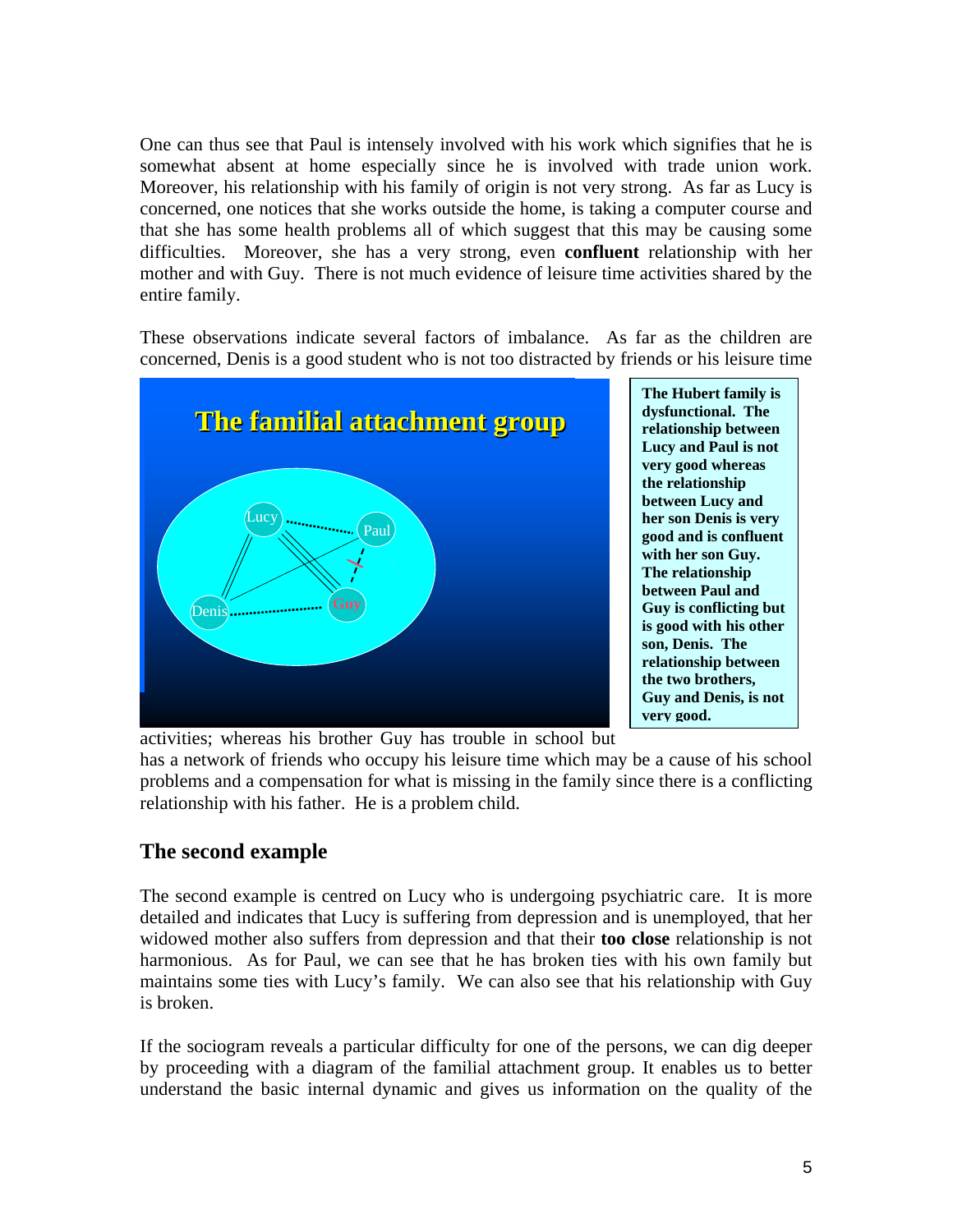intrafamily ties. This is what we can see in the example for Guy, the problem child of the couple Lucy-Paul

# **Usefulness**

In psychiatry, this diagram enables us to visualize in a concrete manner the nature of the



rejections, and conflicts occur. Such a tool is also useful in pediatrics when one wants to better understand what is going on in the environment of a sick child. Isn't it true that a picture is worth a thousand words?

# **The targeted sociogram**

conflict with Marc and is rejected by Pierre. His intra and extra-family difficulties reveal the limits of his capacity to form relationships and may explain his difficult behaviour. From this illustration we can better understand how we should intervene. But intrafamily relationships are not the only ones that can be revealed. In a family, or any other kind of group, if one person is dysfunctional, one may want to examine their social environment at school, at work or even in the enlarged family. A targeted sociogram can help us to further understand the relationship between the subject and the persons closest to them in their school, work or leisure time environment. In this diagram we can see that Guy has three good friends, even a very st**r**ong relationship with Tom. One could say that these friends form an *affinity group***.** One can also notice that he is in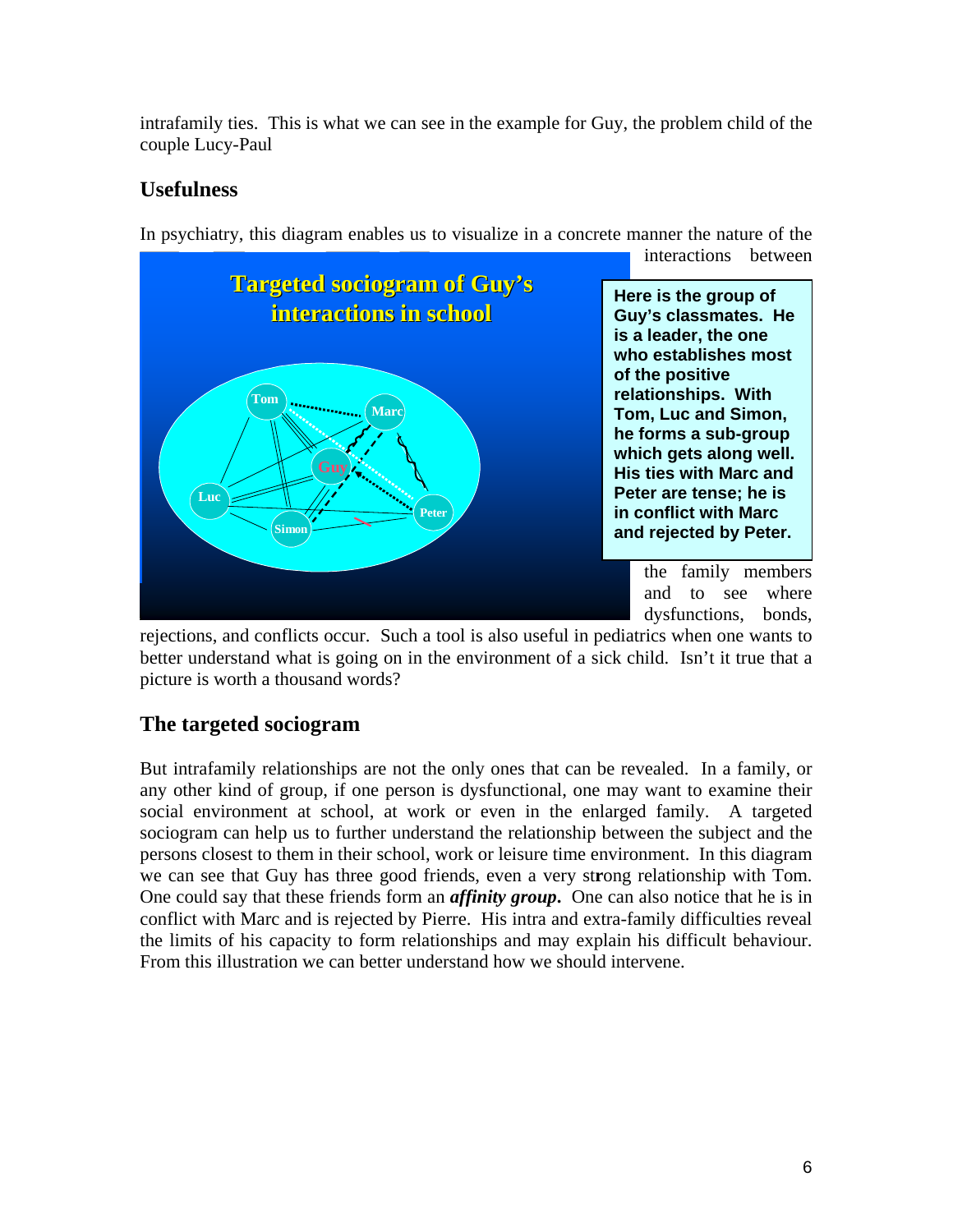

We can thus notice, that these sociological tools are an interesting means of favouring an

## **The relationship with a reference group**

The last example shows the relationship between Guy and his scout group. A comparison of the social tools used shows that this child has difficult relationships in all the spheres to which he belongs. The diagram of his reference group also shows that he seeks an authority figure, probably to replace his absent father with whom he is in conflict; unfortunately, Guy feels rejected by him.

#### **Creation of the sociogram**

As with all the other strategies of a relational nature, the sociogram is created in partnership with the interested person, in an environment of empathetic confidence. The use of questions is the major method, but one must avoid that this quest for information becomes an inquest. Everything should take place in a climate of comprehensive empathy where the person is first of all informed of the objectives and the process of this approach and is convinced that the nurse is there to help.